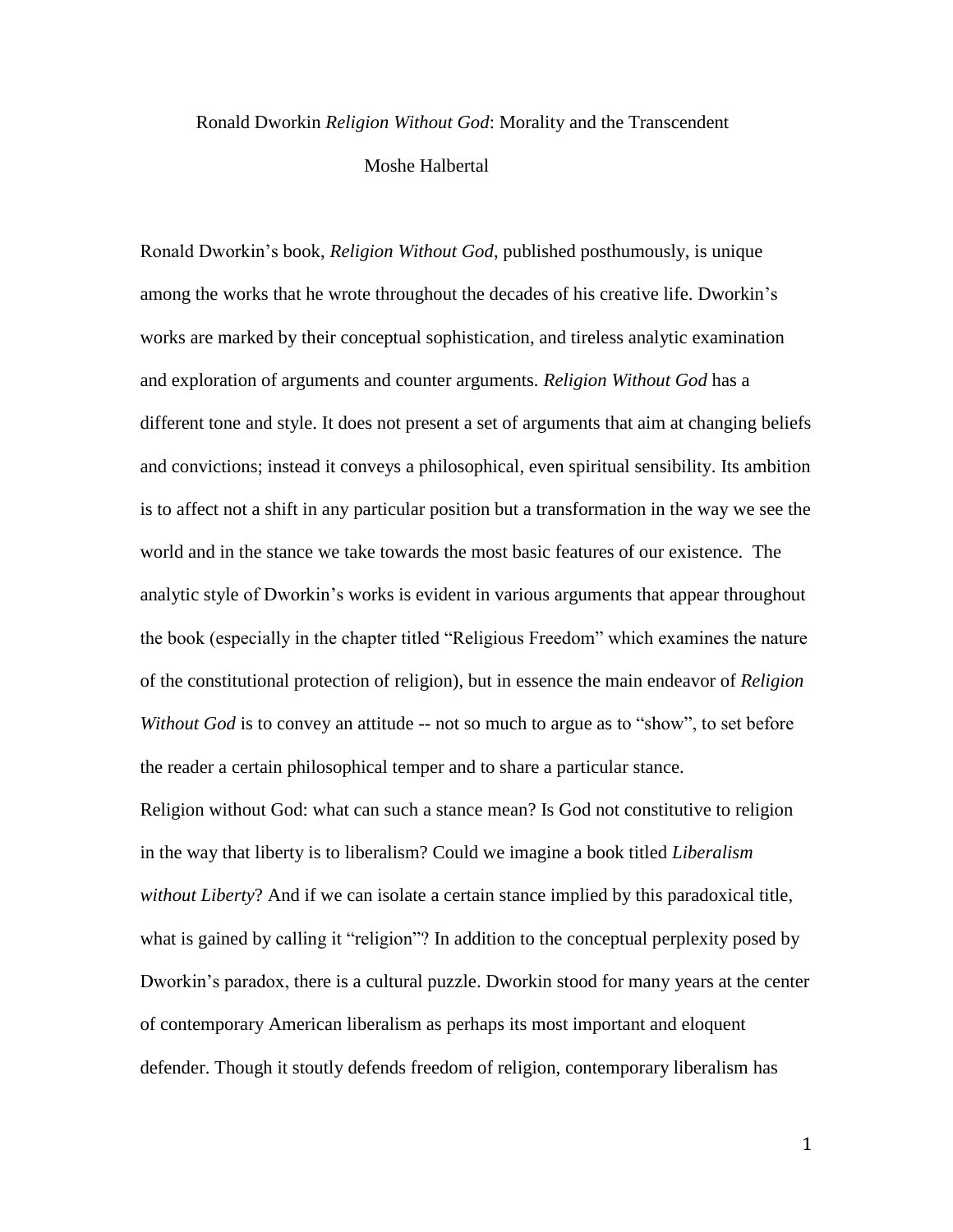taken an uneasy, or indifferent relation toward the religious project. Its exponents usually give the impression, and gladly, that they are religiously tone-deaf. (This is a matter of temperament, which is not intrinsically related to liberal argument as such. Wasn't the civil rights movement of the 1960s religiously inspired? But experience has taught us that in philosophy and politics temperament is of at least equal importance to argument). Why, then, should Dworkin have "tainted" his thinking by associating himself with such a sensibility even as he asserts his atheism?

"Religion without God" is first defined negatively. It stands for a rejection of naturalism, which claims that the world consists exclusively of matter governed by laws of nature that are in principle described by science, and that qualities such as beauty or value are not independent of the mind but are humanly constructed responses to the world. Dworkin's rejection of naturalism consists of two crucial elements. The first is the affirmation that human life has an objective meaning and importance. Our values and moral convictions are not humanly contrived responses that can be exhaustively explained as an outcome of the evolutionary process. "Cruelty is wrong" is an objective statement that has been discovered by us rather than invented by us, and its objective foundation is, for Dworkin, internal to our experience of the prohibition on cruelty. We encounter it as an absolute. If we examine the set of our convictions concerning the realms that are independent of our mind, we might genuinely entertain a Cartesian doubt as to whether we exist, but we cannot imagine a world in which it would be decent to run over an innocent child with a car because we were late to a party. A moral skeptic might reject such an affirmation and point to the fact that there are some societies in which such things are fine (are there?), or might assert that such a moral response is a product of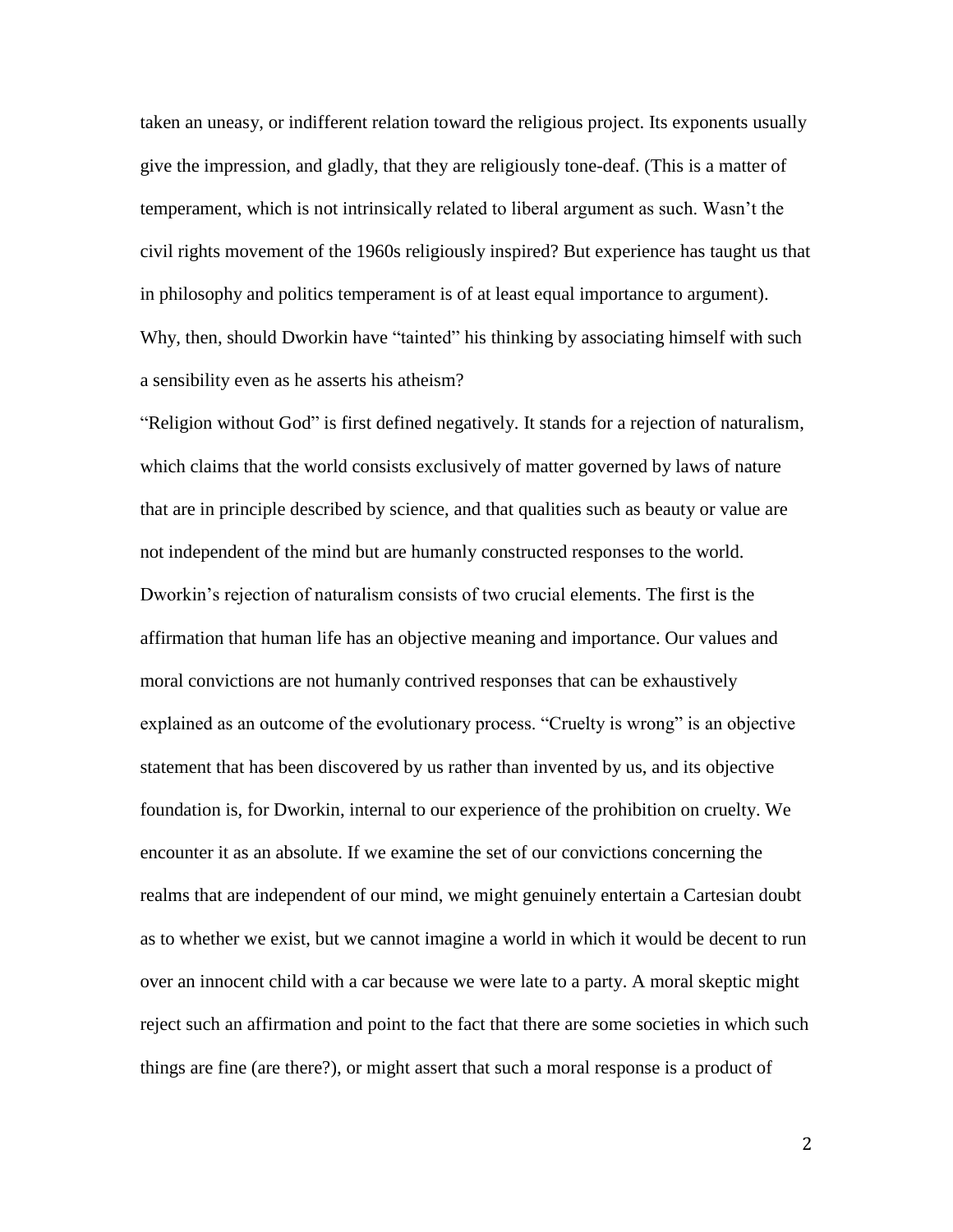genetic selection serving the survival of the human species. But the relativist's rejection would not constitute an argument; it would merely reveal that the skeptic does not inhabit the same universe as Dworkin and lacks his point of view. Morality, for Dworkin sets the limits to the project of naturalist reductionism. Our moral convictions cannot be reduced to facts about our history and ourselves. They are fundamentally objective and selfcontained; they are grounded by other values.

Dworkin's second anti-naturalist affirmation concerns our stance towards the universe, whose beauty and sublimity are, in Dworkin's view, intrinsic to it. The universe is not merely an aggregate of material particles governed by a set of laws which we happen to experience as striking or beautiful. Even if there were no conscious human creatures that could experience the world, it would still be sublime. The universe is genuinely enchanted, and to stand in awe before it is not a curious feature of our mind but a proper response to what the universe actually is. Its inner independent quality fits the experience of wonder and rapture, the experience that intimates what in religious language is described as the encounter with the numinous.

Dworkin's rejection of naturalism runs against much of contemporary dogma. It reveals his deep intellectual affinity to Thomas Nagel, his most important interlocutor, who has also challenged naturalism. Yet for all its metaphysical and moral importance, more than a rejection of naturalism is needed to associate the affirmation of the objectivity of moral values and the sublimity of the universe with the religious attitude. The rejection of naturalism might be a necessary condition for the religious point of view, but it is not a sufficient one. In moving to this next stage, Dworkin provides us with the deeper aspects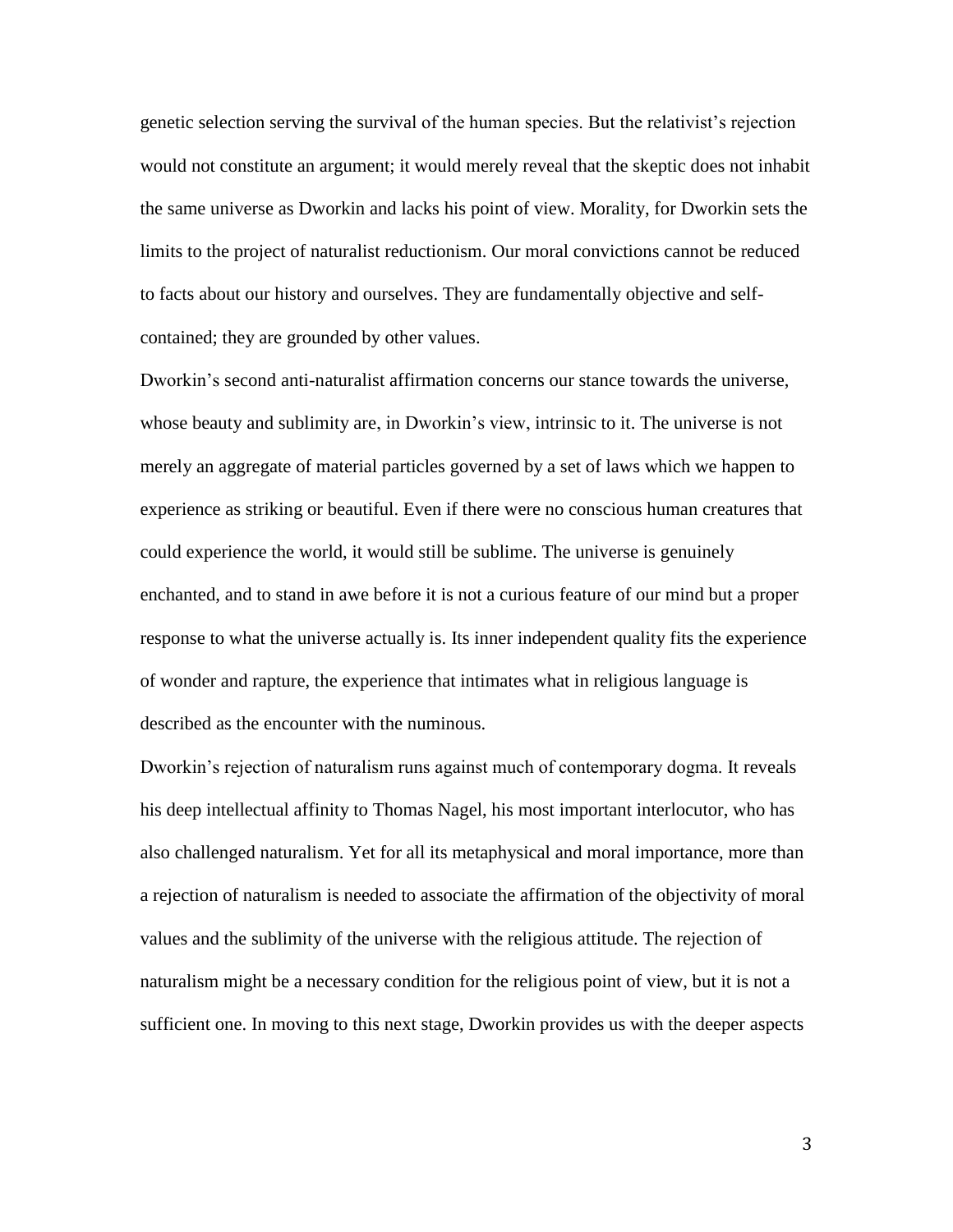of his thinking that shed light on the religious dimension which goes beyond the rejection of naturalism. In order to fully grasp this dimension, we have to turn to Spinoza. Like all religious traditions, "religion without god" has its founder and its apostles. Spinoza, the seventeenth-century excommunicated Jew in Amsterdam, was the first to formulate a philosophical articulation of that posture, and Einstein, who saw himself as a Spinozist, transformed that attitude into the foundation for his exploration of the mysteries of the universe. It is in Spinoza's thought and Einstein's larger scientific convictions that the nature of the religious attitude of atheists can be discerned. Both of them adopted a religious attitude while fiercely denying the belief in the personal God of the great religious traditions. Yet in claiming that they believed in an impersonal God, not much is said or explained; and a deeper thicker description has to be provided explaining the religious meaning of the view that lies at the heart of Spinoza's credo "*Deus sive Natura*", or "God which is to say Nature".

With this formulation Spinoza identified nature with God, which some scholars claim is merely another way of asserting atheism and the exclusive existence of nature. Yet it would be more correct to say that with this formulation Spinoza was attributing to the universe qualities that the ancient and medieval metaphysical tradition had attributed to God. For medieval figures such as Ibn Sina and Maimonides, who Spinoza had studied carefully as a young man, what makes God transcendent to the world is the unique nature of God's being in contrast to the world. The existence of the universe is contingent, while God's existence is necessary. That ontological disparity is shaped, among other things, by an asymmetry of dependence: God is self-sufficient – its own source of being, a first uncaused cause; whereas the universe depends on God's existence. God is one and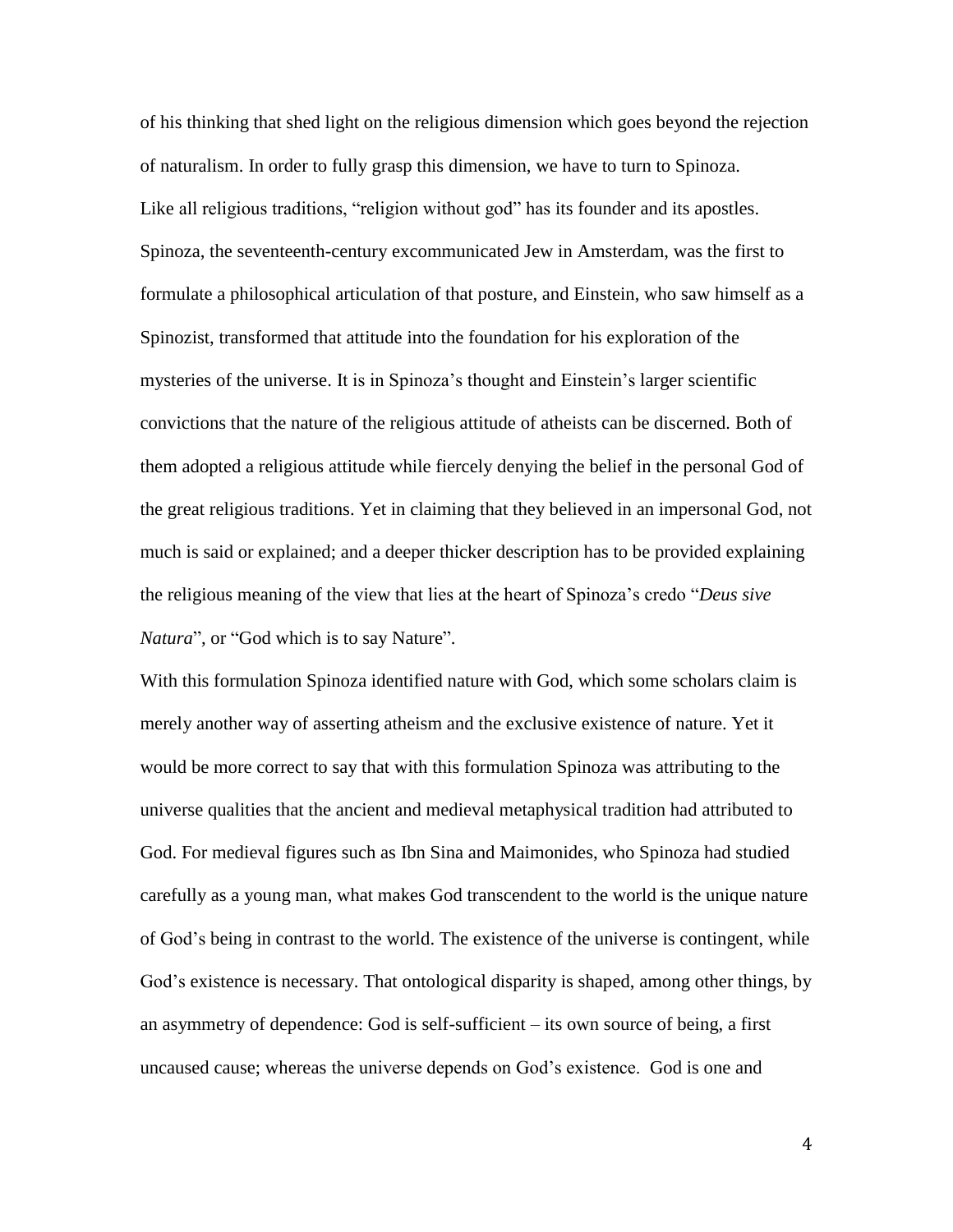indivisible, whereas the world is a plural aggregation of contingent objects. The world is finite while God is infinite and eternal. Spinoza's idea of *Deus sive Natura* consisted of the claim that these attributes of necessity, independence, unity, eternity and infinity, actually belong to the universe and not to a transcendent God which doesn't exist. The world is not contingent and dependent, it is self-deriving (in Spinoza's logical terminology), and nature is infinite. Nature's apparent plurality is underlined by an essential unity. Its unity is equivalent to the unity of a logical syllogism or a mathematical proof in which a conclusion is implied and bonded to the premises in an indivisible way. A denial of one chain in the syllogism affects the whole, and so it is with nature and the universe. And mainly, according to Spinoza, the world's being is necessary and there is nothing contingent about it, the possibility of its non-being is necessarily false. The medieval attributes of God — necessary being, self-caused, one, and infinite — were attributed by Spinoza to nature. In transferring God's attributes to nature, Spinoza, while denying the transcendent God, had deified nature. We can imagine why the representatives of traditional religious authorities were horrified by such a specter; it was no mere contingency that Spinoza was excommunicated by the Rabbis of the Amsterdam synagogue.

Einstein's identification with Spinoza was not a sentimental affinity; it defined and guided his endeavors as a theoretical physicist. His lifelong quarrel with quantum physics was based on his firm rejection of contingency in the universe, and his search for the ultimate theorem that would unify the gravitational and nuclear forces was an expression of his conviction that the world is essentially one. The universe must be both necessary and one — or in Dworkin's language, it has to exhibit inevitability and integrity. The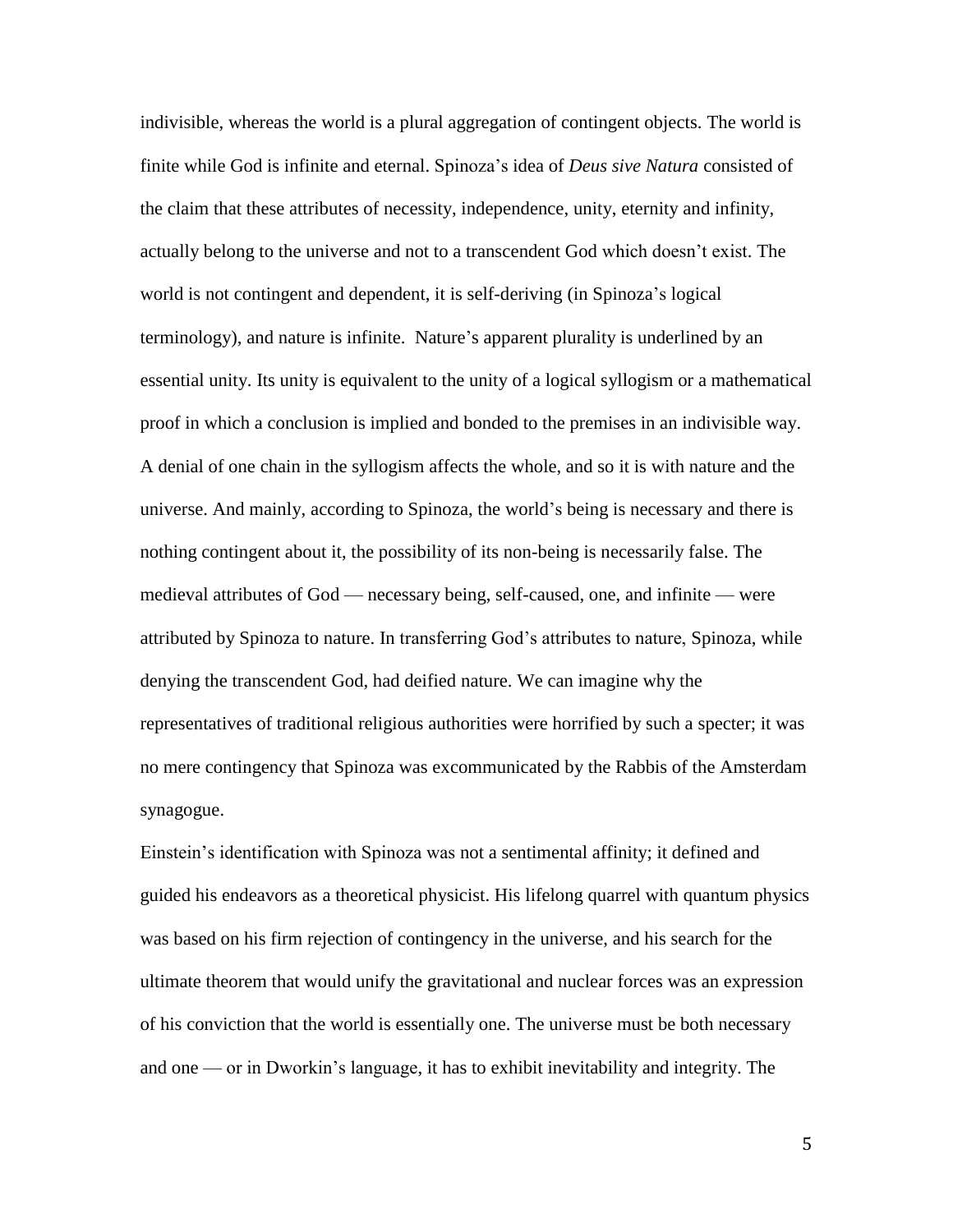search for these ultimate features, which constitute the religious-like qualities of the universe, is essentially a matter of faith. It depends on accepting such a stance as the basis for an exploration, an assumption that other contemporary physicists had polemically described as a stubborn dogma, which is blind to the claim that in principle there is an inherent plurality to the world and a basic contingency is manifested in its sub-atomic particles.

The sublimity and the beauty of the world as described by modern science does not rest on the elegance and the simplicity of its equations and on the striking symmetries it has uncovered. For Dworkin, its sublimity flows from the inevitability and integrity ascribed to it by an Einstein-like stance. In this respect, the aesthetic qualities of the Spinozistic universe resemble the features that make a work of art beautiful and arresting. Any change in color or line in a great painting will affect its totality; every feature in it is intrinsically necessary. When the beauty of a painting dawns on us, it has a compelling power of inevitability; it arrests our will. If what distinguishes the religious sensibility from the strictly secular is not the concept of God but the category of the holy, such works of art are like the sacred. Their integrity and inevitability are inherent to them; they are not ours to mess with. It is for this reason that the destruction of a work of art feels sacrilegious, and that certain aspects of modern technological hubris are, for the ecological sensibility, not only wrong but also sinful. Religion without God does not endorse any form of worship, but it certainly calls for reverence.

This religious perception of the world could be better understood in describing its negation — a thoroughly secular perception of the world. In the secular picture, the world is contingent, plural and finite, nor has it any grounding in a transcendent being who is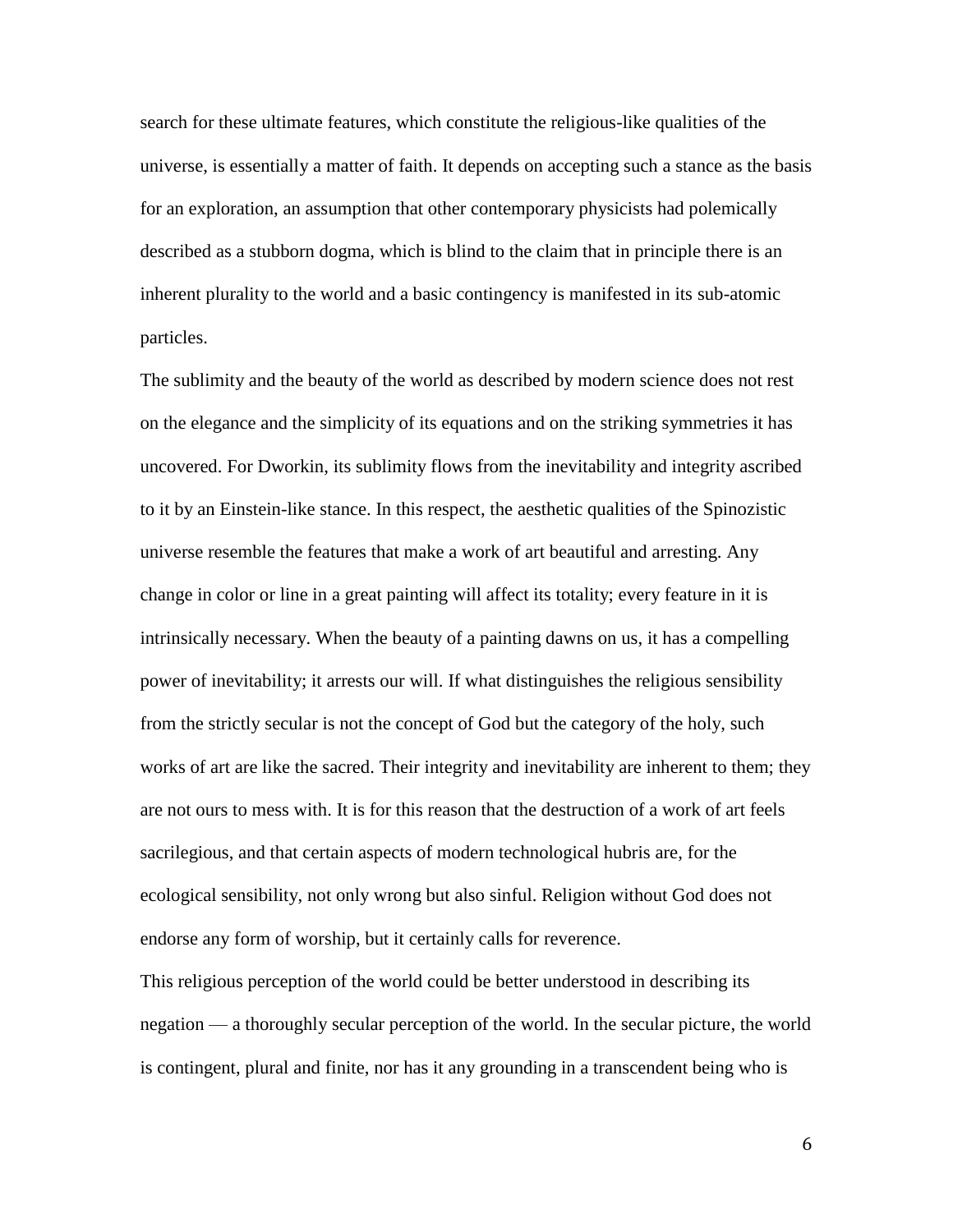necessary, one and infinite. Contingency, finitude and plurality are all that there is. In this counter picture the very existence of organic life is a mere accident; the particular chemical reaction that created the first living cell could just as well not have happened; it was a mere accident. And it could have happened too late in time, at the stage of the life of the sun (before its death) when the sun would generate such heat that no organic life could have survived (we are told that this will happen in a billion years). There is nothing necessary about the laws of nature as such; we can imagine a world in which the gravitational constant or Plank's constant are completely different, and maybe in a parallel universe the laws of physics are different. Needless to say, each of our lives is contingent through and through, our very existence depends on the accidental encounter between our parents (what if your mother had missed the bus where she first met your father). The events and conditions of life are such that a mere slight change in them would make a huge difference in our fate. Fortunes and misfortunes all rest on a very thin thread of accidents, and when we meditate on past misfortunes, we are pained by the maddening thoughts of a set of "what ifs". The mere contingency of what happened coupled with the conviction that things could have easily been different, in contrast to the stubborn fixedness of the past which cannot be changed, is a source of great psychological torture. The heroic secular life embraces all that with no metaphysical solace; it aims at constructing meaning and direction in the vast, contingent, blind and cold universe. Thus, at the heart of the question of the religious sensibility and its counter secular sensibility lies the great abyss established between necessity and contingency.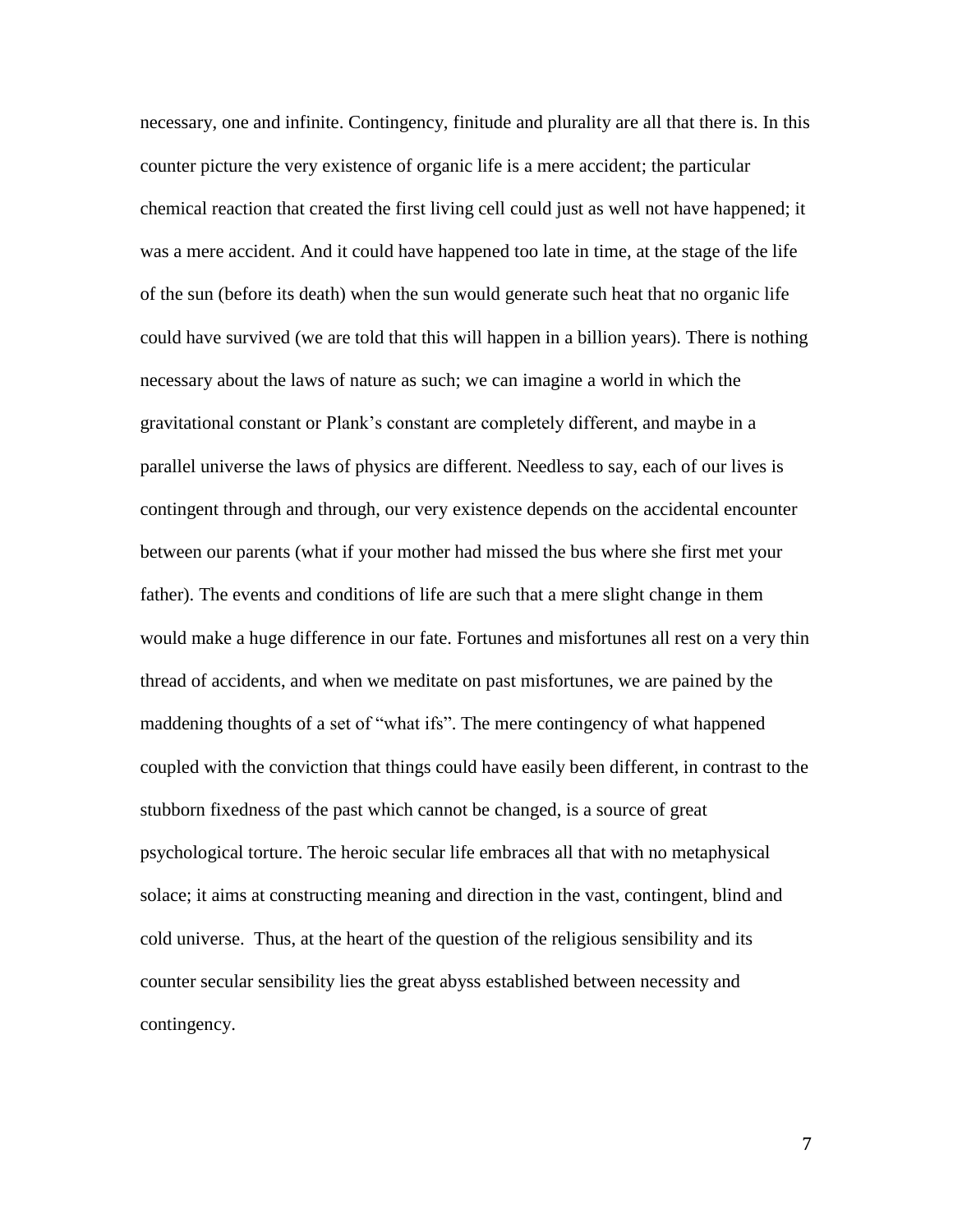Dworkin's turn to this kind of religious sensibility, as he articulated it, is not a sudden semi-conversion or a mark of his becoming "soft" late in life. It is actually a further development of his firmest and most original philosophical commitments in ethics and political theory. His moral philosophy also constitutes Dworkin's main contribution to the tradition of religion without God. The moral realm, as presented in Dworkin's *Justice for Hedgehogs*, his comprehensive philosophical work, exhibits the main features of Spinoza's universe. In that book Dworkin provided a detailed argument for the thesis that morality has three essential qualities – independence, necessity, and unity. If Spinoza attached divine-like attributes to nature, Dworkin extends them to morality. The wrongness of cruelty is inevitable and necessary. We do not will it; in fact, it constrains our will, and we experience it as something beyond our choice. Moral claims are not only necessary but also independent, since in Dworkin's version of the fact-value distinction our values are not grounded by any fact about us or in any fact about the world. They are grounded by other values and commitments. For Dworkin, Hume's fact-value distinction is not a reason for moral skepticism, but rather it is an affirmation of moral independence. Morality does not rest on any fact outside itself, it is "self-caused".

The complete independence of the moral realm extends as well to its relation to religion, since morality cannot be grounded by the fact of God's will and command. In one of the most insightful sections of the book, Dworkin shows that the theological claim that the source of moral obligation rests in the fact of God's will and revelation is conceptually incoherent. If God wills the good and the bad into being, why should we obey God's will at all? If the answer is that we owe God a sense of gratitude and dependence as our creator, this is again a value argument, and as such it cannot rest on God's will because it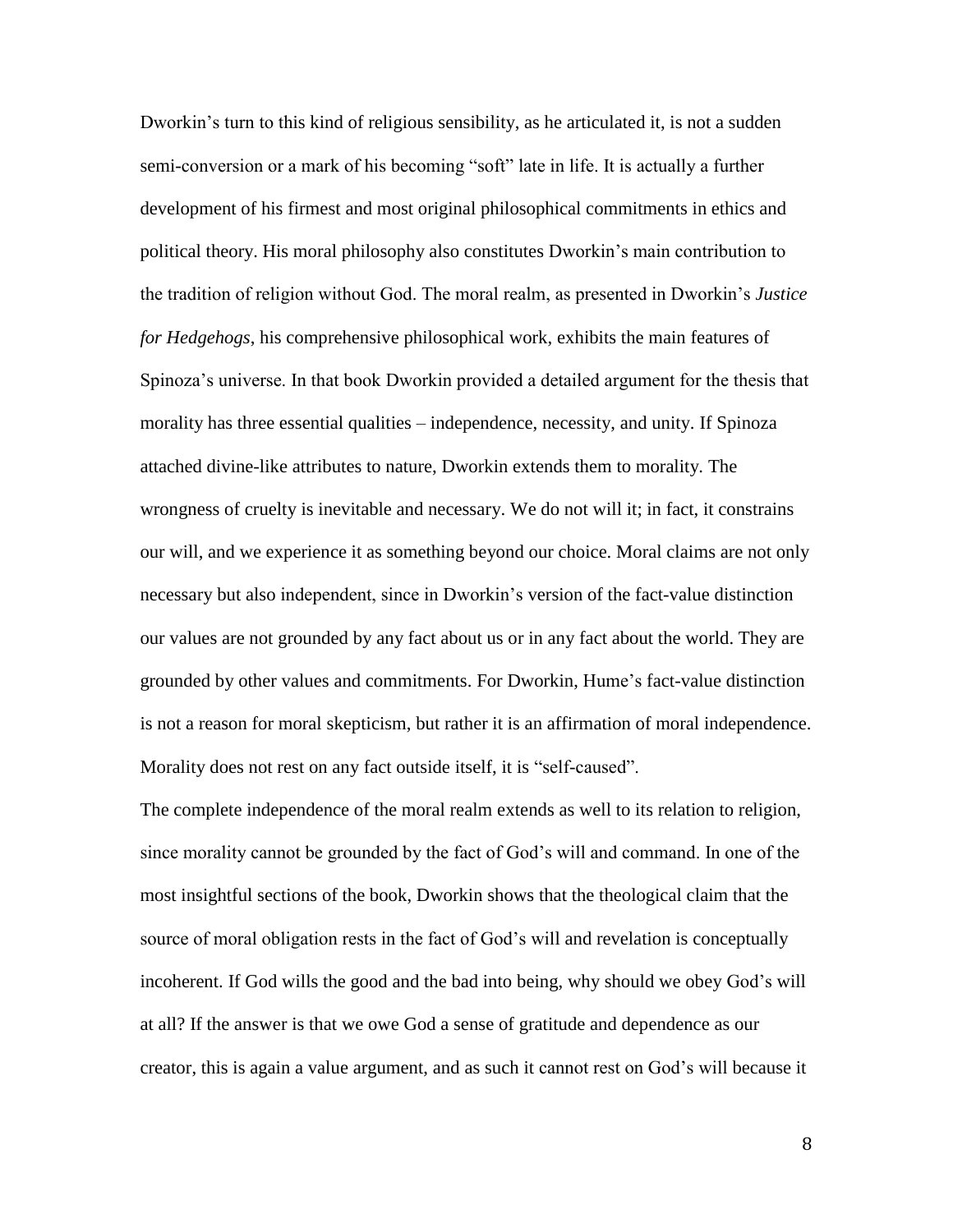is the basis for following his will. Unlike morality, religion is not an independent sphere; it rests on a prior value that serves as its premise. The radical philosophical implication of the strict independence of morality is that all godly religions are based on a prior religion without God, the religion that asserts the inevitability and the independence of moral obligations. A rather subversive and justified claim is therefore established: if religion, in the name of God's superior revelation, commands something immoral, it undermines its own authority and ground, which ultimately rests on morality.

Dworkin's affirmation of the independence and the inevitability of morality runs against dominant contemporary modes of thought. Moral independence is fiercely denied by the fashion in naturalism, which holds that we can provide an exhaustive explanation of the moral realm through evolutionary biology and the structure of our mind. Morality is thus not independent; it is something that ought to be reduced to facts about ourselves. Dworkin's insistence on moral inevitability and necessity clashes also with the widespread postmodern argument that our moral convictions are ideologically constructed structures which serve power elites – that they are culturally dependent, with no objective value. I think that Dworkin's account of the moral life, in its qualities of independence and inevitability, is far deeper and better than its rivals, and his philosophical legacy is crucial to that ongoing argument. Yet the third attribute that he ascribes to the moral realm - that of unity and integrity - is far more challenging and complicated.

In his insistence on his concept of integrity, Dworkin denies the existence of genuine irreconcilable moral conflicts. Such conflicts have, in principle, right and wrong answers, and the choice between them (if followed carefully) has no essential moral cost.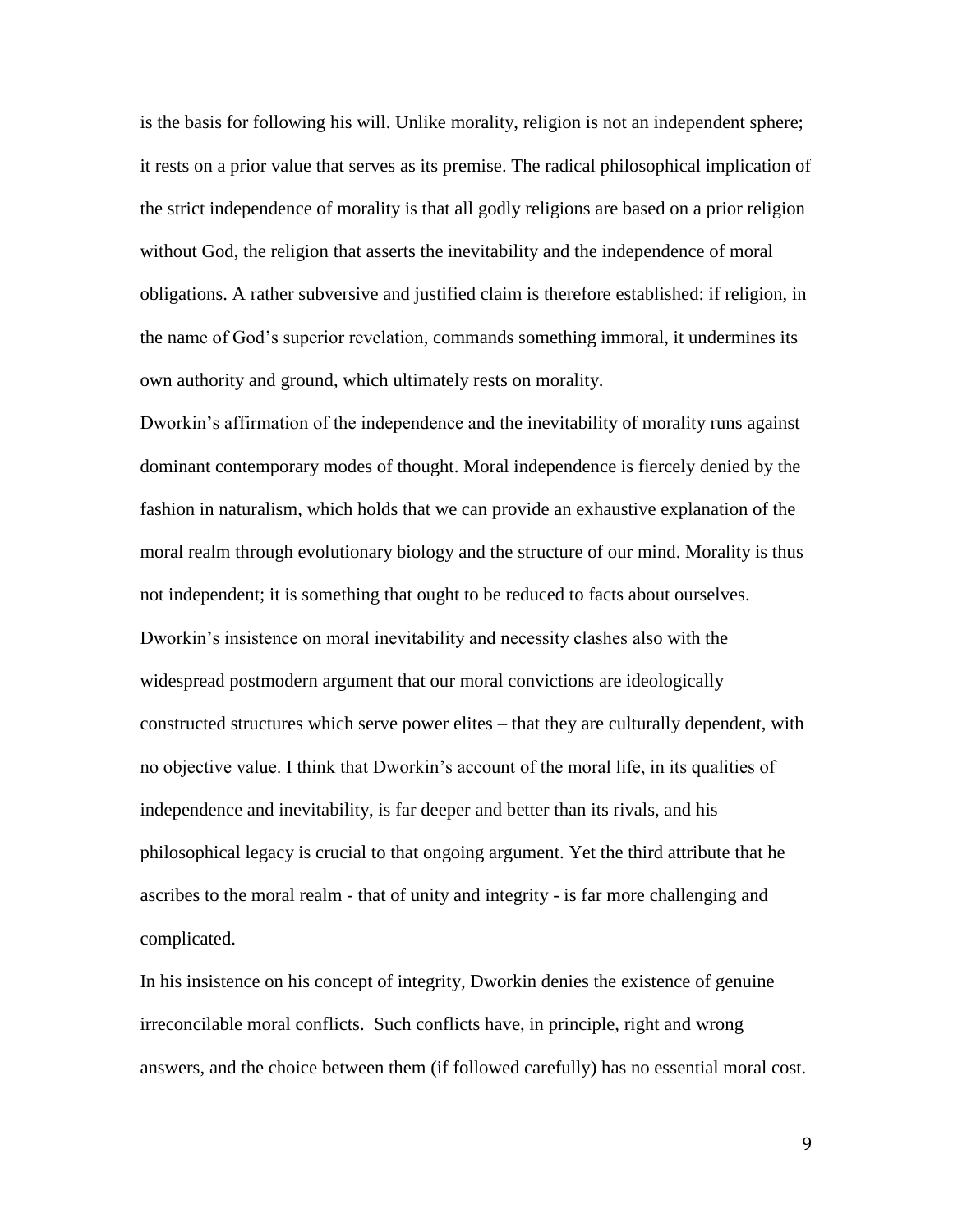Our values and commitments may in principle be integrated into a unified whole. They do not stand in conflict with one another; at their best they are even mutually supportive and dependent. In his defense of unity and integrity, Dworkin challenged a major strand of modern liberal thought as articulated by Isaiah Berlin, Bernard Williams, and others – thinkers who, while not at all identifying themselves with naturalism or postmodernism, believed in an essentially irreconcilable plurality of values that might always stand in conflict with one another. In this account, we are conceptually incapable of offering a grand unified moral theory; we can only work out a reasonable compromise that will always be accompanied by a tragic moral cost. The different compromises that we offer will not be judged as right or wrong, but as plausible or less plausible, and we might adopt one rather than the other based on passing circumstances and local considerations. In a more pessimistic vein, we may say – as Dworkin decidedly would not -- that some of our moral failures rest not on the fact that we do not stand up to our values, but rather from the fact that we pursue them single-mindedly. The attempt to follow the value of freedom to its end might yield a heartless and merciless society, and the attempt to achieve perfect equality might be brutal and crushing. The same distortion could arise from exclusively adopting a first-person perspective or vice versa adopting a third person perspective as the sole guide for action. There might be a self-defeating element to the moral life.

Leaving the question of the unity of morality and its integrity aside, it is worthwhile to reflect again on the question of morality's independence and necessity, and in what way these features are related to the religious sensibility. Dworkin didn't fully develop this line of argument, which I wish to pursue. Let us assume that Dworkin is indeed correct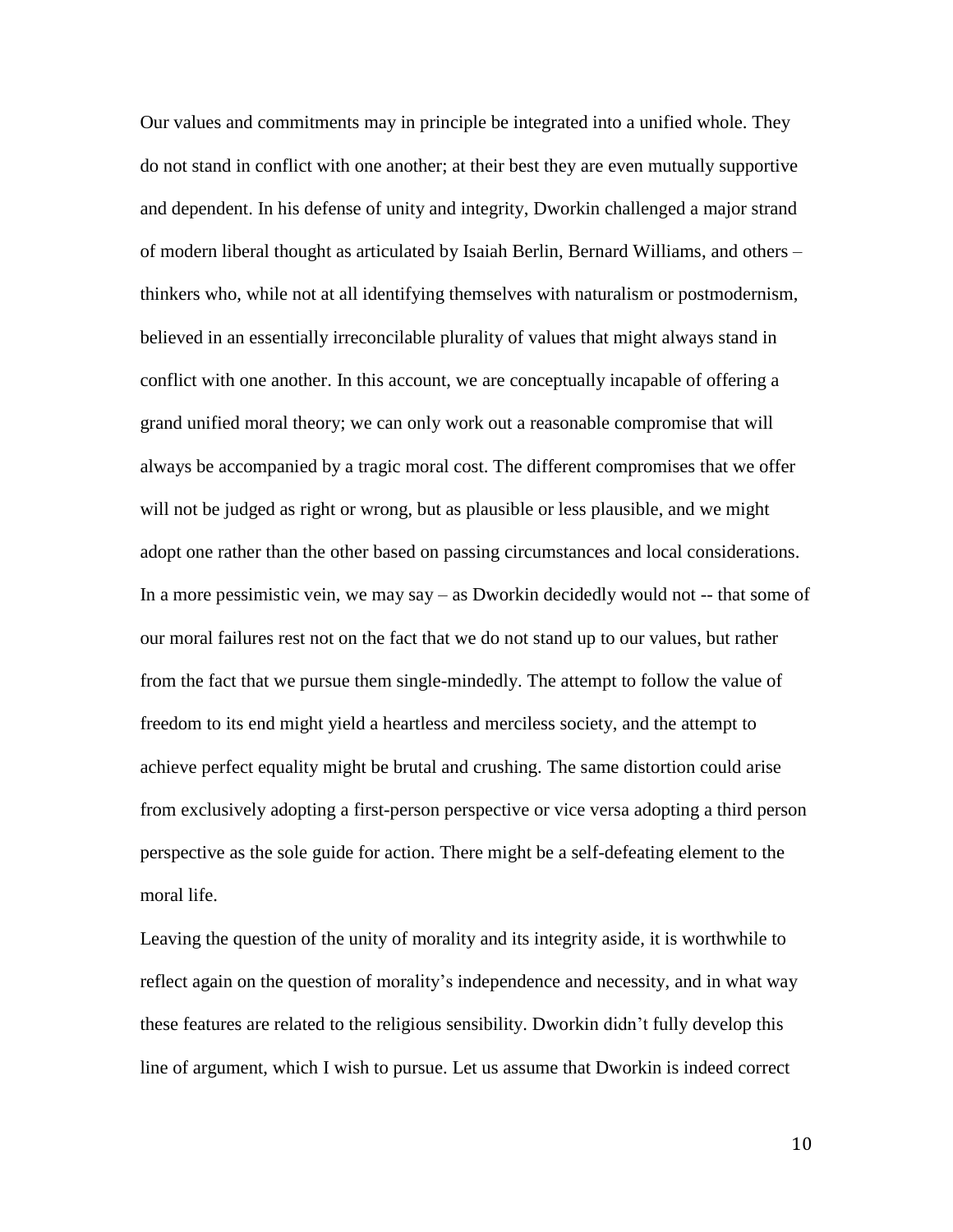about morality and that moral obligations are objective and independent of our minds. Slavery is wrong and it was wrong even at the time when it was widely practiced and endorsed by such luminaries as Aristotle. It wouldn't matter at all if this horrible ancient consensus would have persisted up until today and no one would think that such dominance over another human being was wrong. Enslaving a human being is objectively wrong. It also has a quality of a necessary truth; a world in which it would be morally right to enslave a fellow human couldn't possibly exist. There could be possible universes with radically different features than ours, but there is no possible universe in which slavery is morally right. A stone must fall following the laws of gravity. But it is a weaker *must* than the moral *ought*, because there could be a possible world with different laws of gravity. In principle, it could happen as well that tomorrow the laws of gravity might change, no matter how many inductive experiences we have gathered about gravity in the past. But there is no future world in which it would be morally right to enslave a human being. This is not a factual prediction: as a matter of fact it could happen that the institution of slavery would become widespread again, but even then there is no way in which enslaving a human being could be morally right. In that respect moral claims are not only true, they are necessarily true.

This quality of moral truths poses a genuine metaphysical wonder which needs to be explained. Following Kant, the overwhelming tendency in philosophy is to relate to the class of propositions that seem necessarily true as analytic, and thus not adding any substantive information but rather dependent on the meaning and definitions of the terms that are used. It is necessarily true, to use Ayer's example, "that nothing can be colored in different ways at the same time with respect to the same part of itself". This statement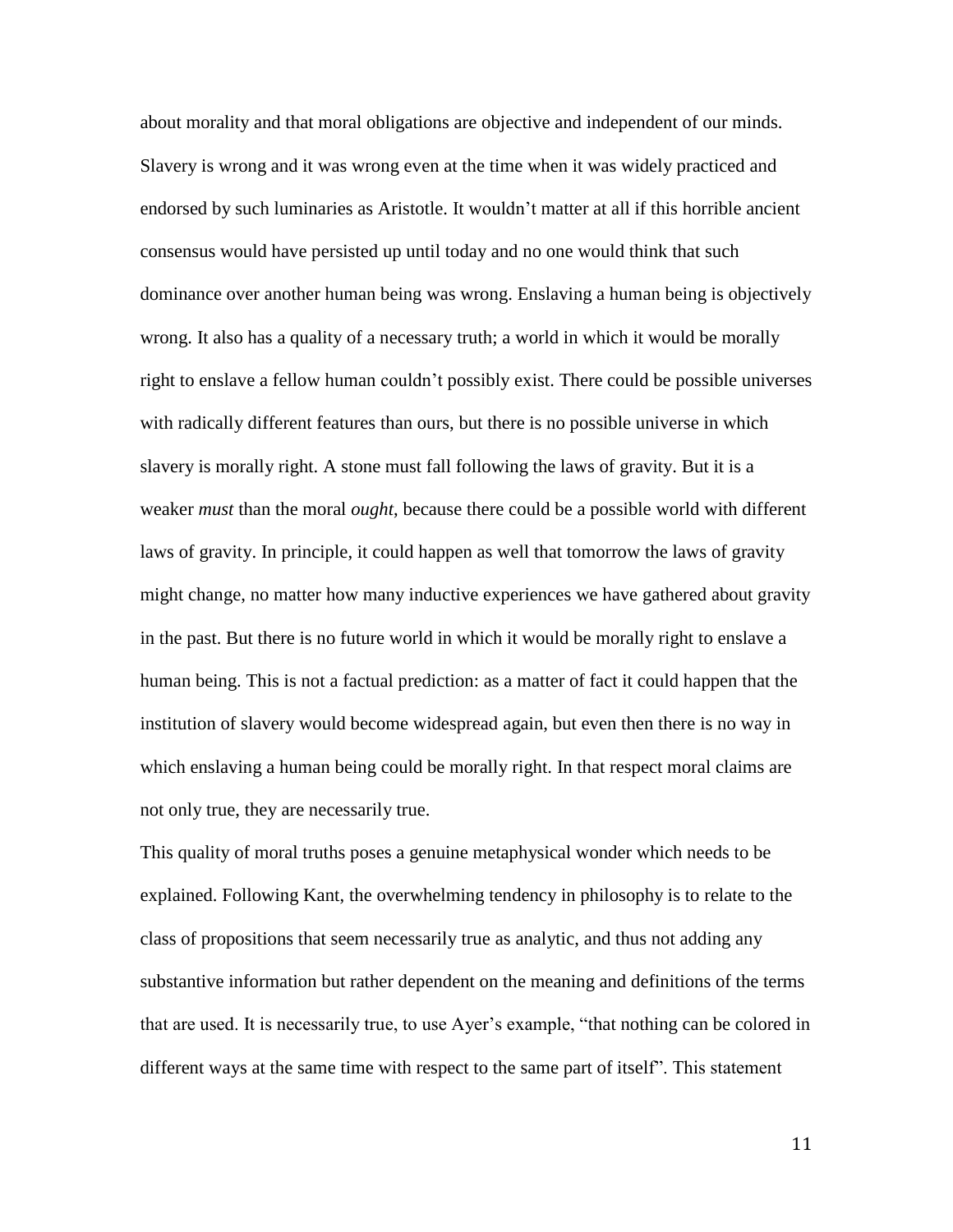depends on the meaning and definition of the term color, the same way in which the proposition "all bodies are extended" is, as well, a necessary truth that solely depends on the way in which we define the concept of a body. It is beyond the scope of this paper to explore in detail the nature of necessary truths and the diverse ways in which they have been understood. Nevertheless, even this slight gesture towards the philosophical treatment of necessary truths can help us in highlighting what is unique about morality. The necessity of the claim "it is wrong to enslave a human being" is by no means dependent on the sheer meaning of any of the terms that comprised this claim. The claim concerning the wrongness of slavery provides us with a great deal of content, a content that has been so crucial and existential to human life that rivers of blood were shed due to its force.

We can set aside the question whether moral claims can be strictly classified within the modality of necessary truths; this might depend upon our concept of the class of necessary truths. One might say that necessary truths are such that their negation leads to a logical contradiction which would not be the case when negating the claim "enslaving a human being is wrong". Nevertheless, the independence and objectivity of moral claims gives them a quality of transcendence. They are not derived or dependent on any facts of this world and their scope is eternal. They command us as if from out of our world. Morality, in opposition to certain theological claims, doesn't depend on a divine commanding being; it is itself divine. The mystery of the moral realm and its "divinity" is amplified by Dworkin's rejection of moral realism. Though morality is objective, there are no moral facts. Morality, we might say, resides outside space and time. It is not a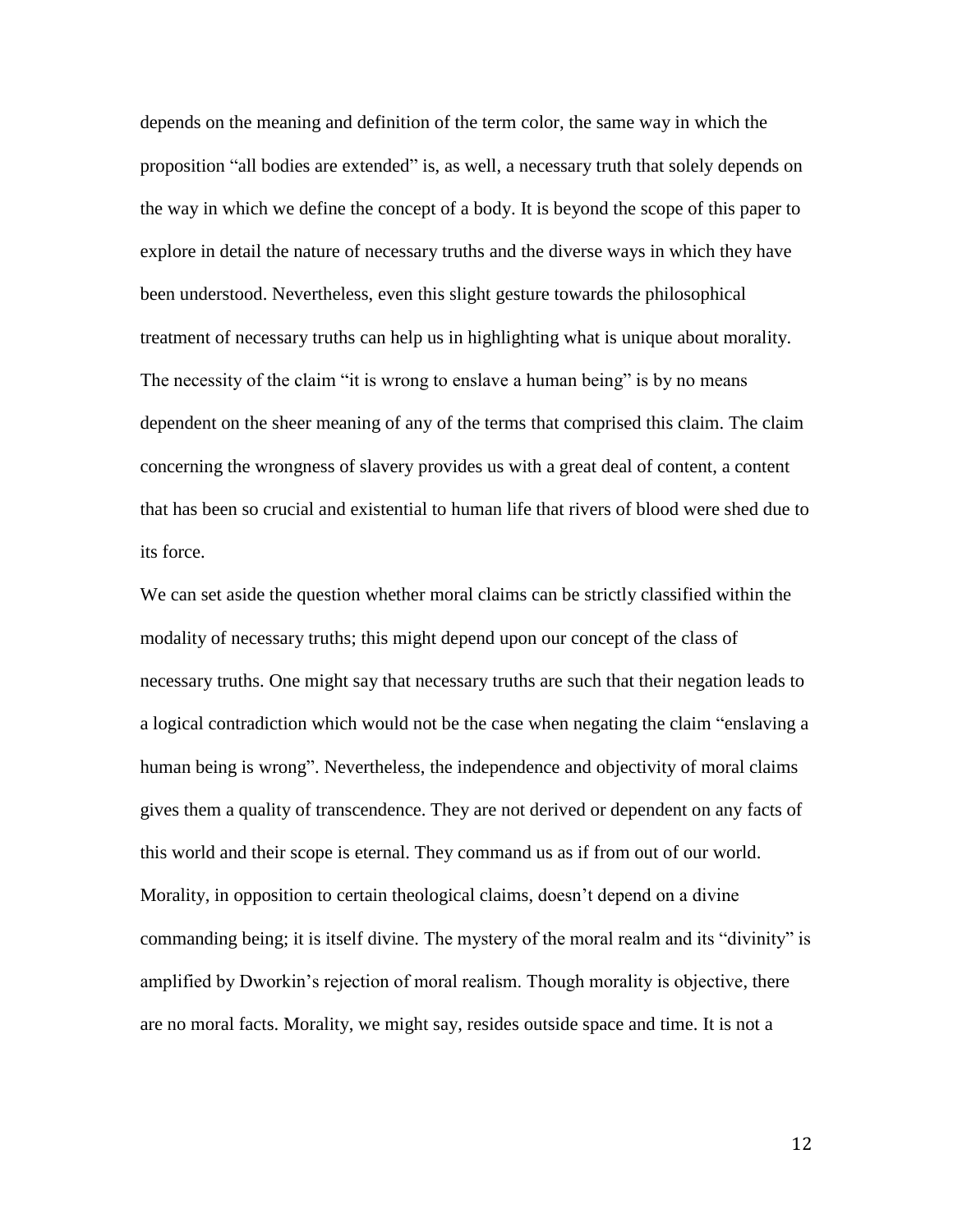"thing", it is not part of the furniture of the cosmos; although it is discovered, it is not discovered somewhere.

It is here where Dworkin's religion without God departs from Spinoza, its founding father. Spinoza's religion is the religion of immanence, the universe has God's attributes — nothing beyond and above it. Unlike Dworkin, Spinoza was a strict naturalist concerning ethics. Moral categories are humanly manufactured, they originate in the experience of pleasure and pain, but in themselves they have no objective basis. With Dworkin's conception of morality, we enter the realm of genuine transcendence. In certain versions of the philosophy of mathematics such transcendence can be ascribed to the field of mathematics. It denotes genuine abstract entities beyond space and time, and the mathematical realm and its propositions are necessarily true; the mathematical realm is independent — its propositions are self-derived, and it is one — its propositions support one another and they form a unified system. Such a view of mathematics poses some metaphysical mystery but should we say that it has a religious like structure? As the case of this version of the philosophy of mathematics shows, transcendence as such is not sufficient for a religious sensibility. Morality's transcendence has an added quality to the qualities of the mathematical realm, an addition that might move it closer to the religious world. Moral propositions are not only transcendent; they have an immense commanding and calling force, their violations can outrage and mobilize us individually and collectively. It is a transcendent realm that makes a thorough claim on us.

In order to give a fuller sense of the transcendent quality of morality, let us come back to integrity and pose another question concerning it. This question is not directed towards the thesis of the integrity of the moral realm itself, but rather towards the integrity of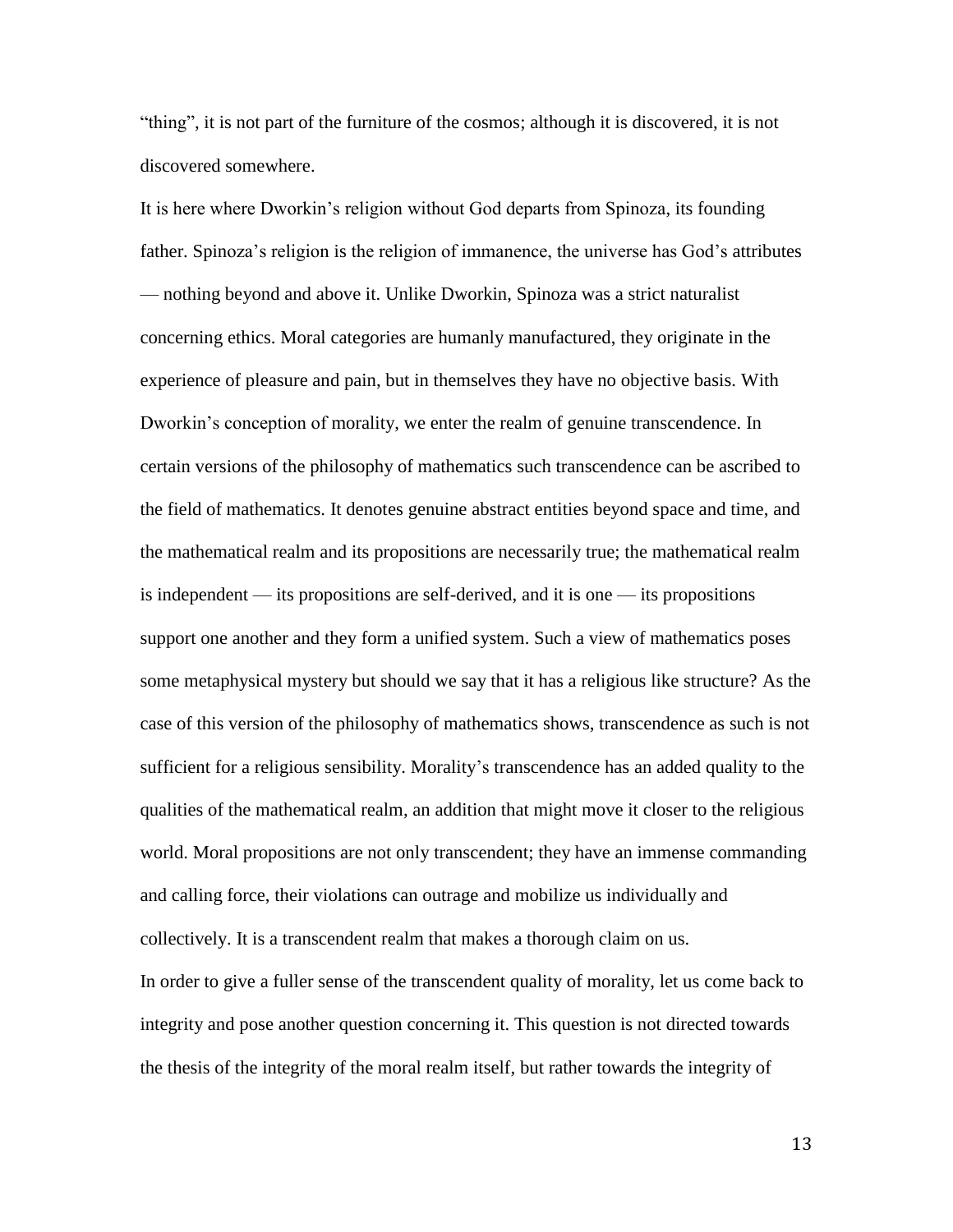morality and the universe. As was mentioned, Dworkin refers to two distinct sources for his argument against naturalism and for his religious stance. The one is the sublimity of the universe and the other is the objectivity and independence of values and morality. Yet there is an inherent tension between these two sources - morality and the universe. The universe and its laws are morally blind. Earthquakes destroy the righteous and the wicked alike, plagues and diseases inflict immense suffering upon the innocent. We would expect that if a murderer throws a child from a roof, the child will land softly as a leaf, but this is a mere fantasy, wishing for a miracle. It is thus not only the case that morality cannot be derived from any fact of the world; it stands in tension with the world. Morality is therefore transcendent in another manner to the world; it stands in inherent tension to its very structure. The gap between moral law and natural law is one reason why we can never be fully at home in the universe. (It is no wonder that in the biblical creation story, when humans began to be aware of good and evil, they covered their nakedness. Getting dressed is the most primary manifestation of our distance from the world). This tension persists not only in relation to the physical laws of nature, it is manifested in relation to human nature as well. Morality is, as well, transcendent to us as humans, it stands in tension with our drives, impulses and self-centeredness. Such a gap prevents us necessarily from feeling whole with ourselves, and it opens up a genuine field of inner struggle between what we are and what we ought to be. This gap could be bridged, people can become beautifully coherent and at home with themselves, but it is a lifelong work. The way humans act as collectives in their use of force, in the variety of social and political forms of organization, generates its own field of struggle and gap. If we are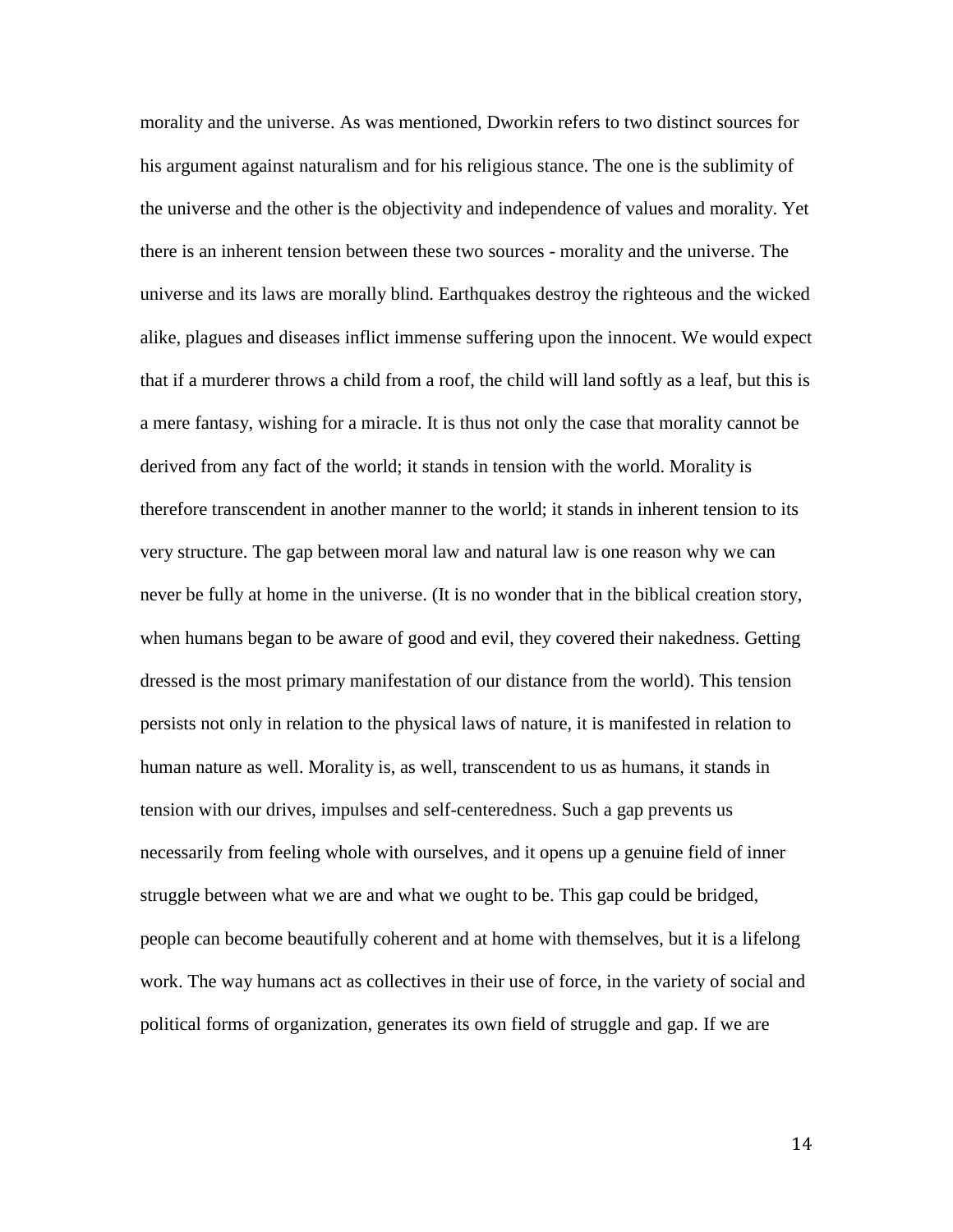bound by the moral "ought" which transcends our social and cultural horizons, we would never be fully at home within our collective and political existence.

For moral naturalists this tension between the universe and the moral world is reduced. If all morality can be derived from enlightened self-interest in the way that Hobbes (perhaps) had derived it, morality could be genuinely in line with who we are. But this is not the case with Dworkin's thesis of the independence of morality. There is, therefore, an added dimension of morality —the realm of the "ought" — which distances us from "this-worldliness"; it makes us strangers to the world and to ourselves, in a kind of tonality that has a religious coloring to it.

One might say that all these features of transcendence do not constitute a religion. A religion needs a God in the way liberalism needs liberty. A God which is the ground of being, an intentional subject whose constant presence engulfs the lives of the faithful. But debating whether to call it religious or not might be essentially a semantic question. Embracing this unique picture of the moral realm as reflecting a religious sensibility is a way of bringing to the fore the radical metaphysical and human implications of the transcendent quality of morality. If religion means orienting oneself in light and in front of a transcendent realm, this unique view of the moral realm gets us close to the religious attitude.

There are diverse sources for philosophical wonder. Among them - What is time? Why there is something rather than nothing? How is freedom of the will possible or conceived? Can we figure out the mind body question? But if you agree that morality is objective, necessary and independent, then philosophy might begin as well with moral certainty. There are some people, Dworkin first among them, who can't shed moral